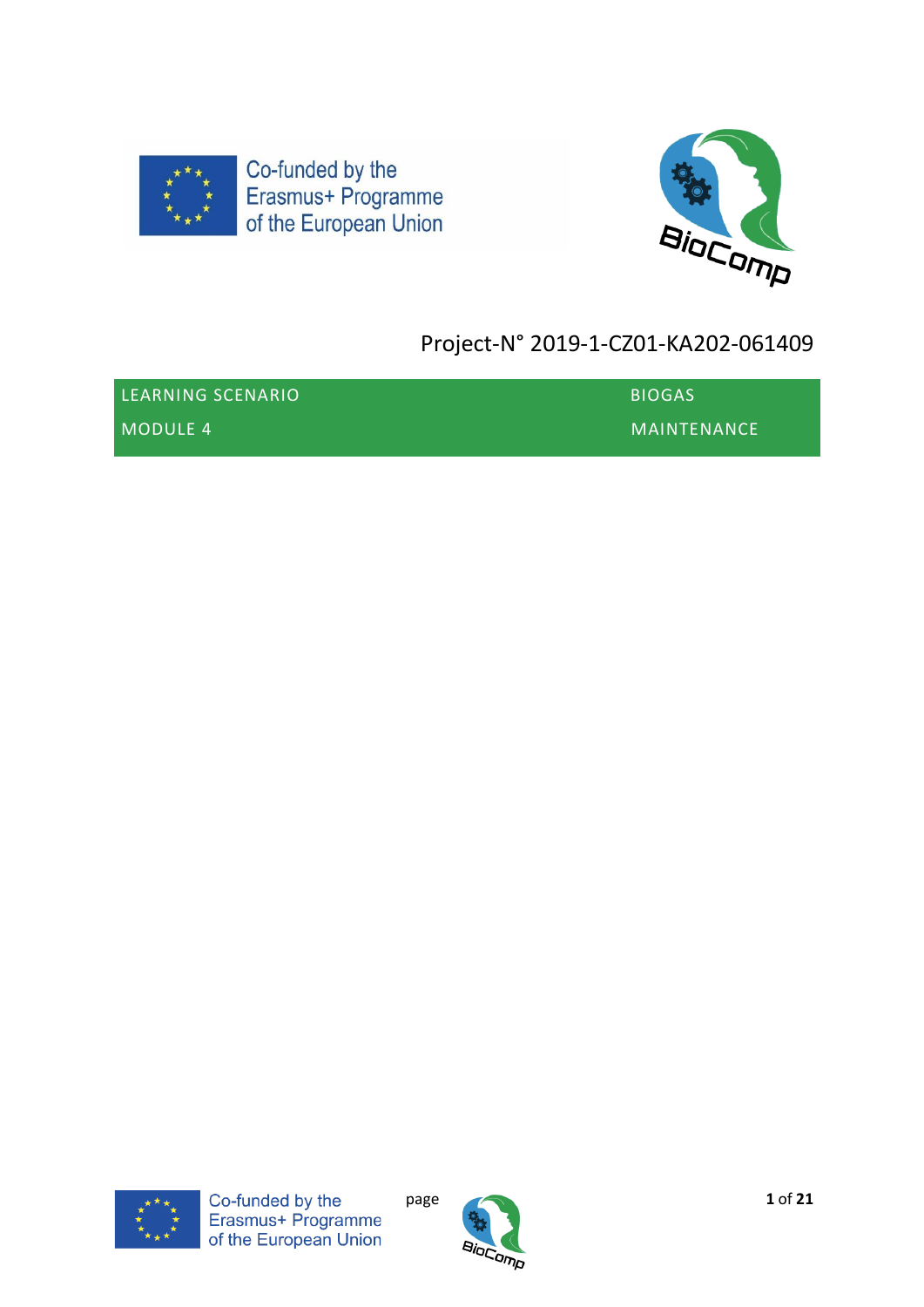### **COLOPHON**

#### **Authors**

This module is part of the Learning Scenario *Biogas*. It is developed in the frame of the European project "BioComp".

The authors are Marek Botek, Jens Hofmann, Delia Mela, and Elizabeth Ninou.

This document has been prepared for the European Commission however it reflects the views only of the authors, and the Commission cannot be held responsible for any use which may be made of the information contained therein.

#### **Copyrights**

This Learning Scenario is a non-commercial production. It can be used for educational purposes.



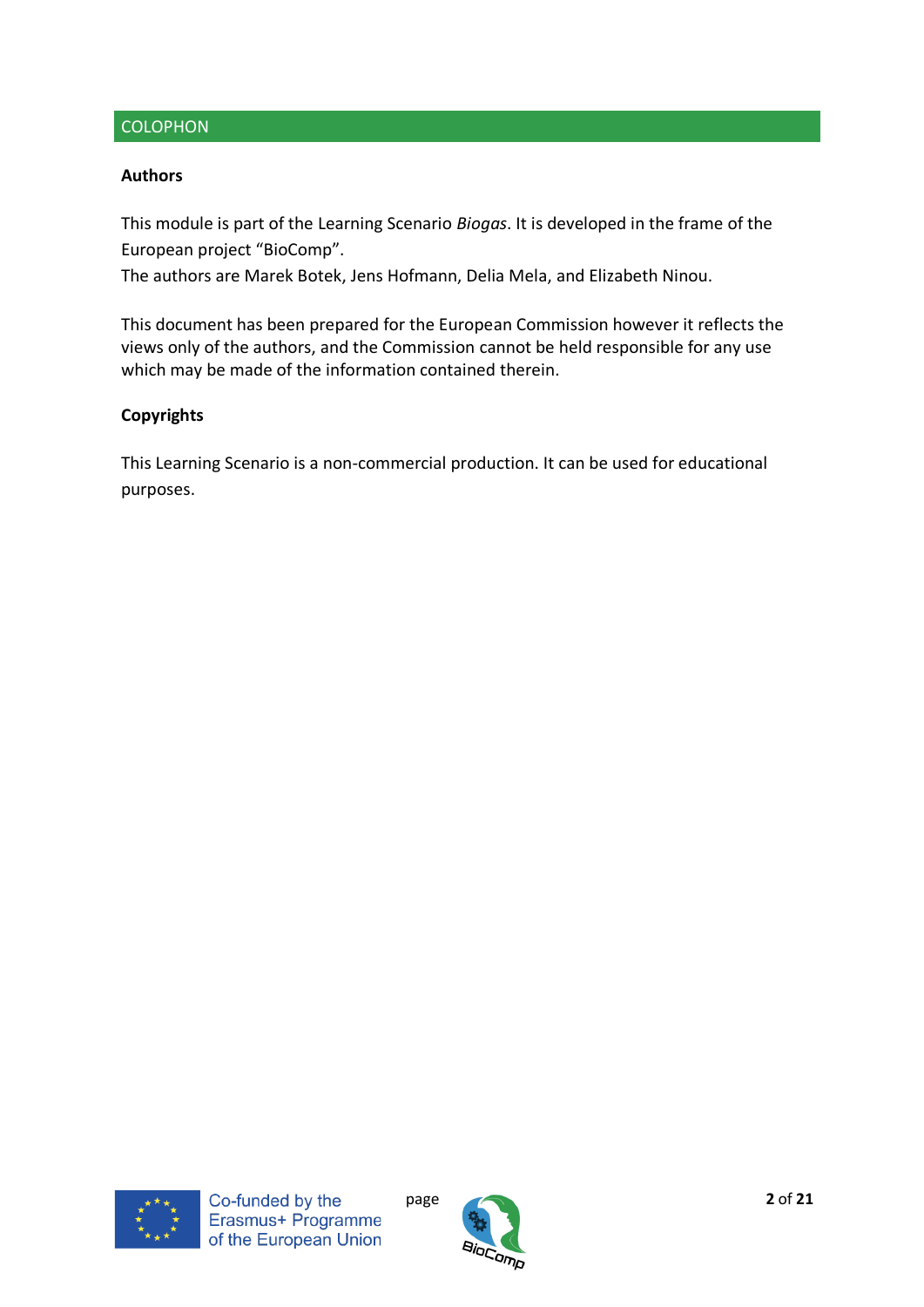#### PREFACE

The learning scenario Biogas has been developed as part of the Erasmus+ project BioComp. In that project, the most relevant competences for professions in the sector BBE are analysed, described and ranked. See [https://navigator.biocompetences.eu/.](https://navigator.biocompetences.eu/) Based on these competences this learning scenario has been developed for EQF-level 3-4. The focus is on technical competences.

| <b>Nr</b>      | <b>Competences, ranked according importance</b>                                                                                                                                                                                                                                                                      | <b>Modules</b> |
|----------------|----------------------------------------------------------------------------------------------------------------------------------------------------------------------------------------------------------------------------------------------------------------------------------------------------------------------|----------------|
| <b>B1</b>      | Management - Identifying needs and mechanisms of the overall management of<br>the biogas production process.                                                                                                                                                                                                         | 1, 2           |
| <b>B2</b>      | Operate biogas plant - Operate equipment, which treats energy crops and waste<br>from farms, called anaerobic digesters. Ensure the equipment functions correctly<br>in the transformation of biomass to biogas, which is used for the generation of<br>heat and electricity.                                        | $\mathbf{1}$   |
| B <sub>3</sub> | Resolve equipment malfunctions - Identify, report and repair equipment damage<br>and malfunctions; communicate with field representatives and manufacturers to<br>obtain repair and replacement components.                                                                                                          | 4              |
| <b>B4</b>      | Composting of organic waste (Biomass) - Identifying needs and technological<br>responses: to know the types of bio-waste, the recovery routes (composting,<br>digestion, incineration).                                                                                                                              | 5              |
| <b>B5</b>      | Recycling - Identifying needs and technological responses - To know the circular<br>economy, compost processing and the use of fermentation.                                                                                                                                                                         | 1, 3           |
| <b>B6</b>      | Composting of organic waste (Biomass) - Identifying needs and technological<br>responses: to know the chemistry and biological processes of composting.                                                                                                                                                              | 1, 5           |
| <b>B7</b>      | Bioconversion process - Identifying needs and technological responses - To assess<br>needs and to identify, evaluate, and control the heating process of biological<br>material, control the combustion process, know and be able to analyse the<br>chemical, thermal, and biochemical methods.                      | 3, 5           |
| B <sub>8</sub> | Composting of organic waste and management - Identifying needs and<br>technological responses - To assess needs and to identify, evaluate, and control<br>the heating process of biological material, control the combustion process, know<br>and be able to analyse the chemical, thermal, and biochemical methods. | 5              |

These 8 most relevant competences are covered by the following 6 modules:

- 1. Circular economy
- 2. Introduction
- 3. Health and Safety
- **4. Maintenance**
- 5. Malfunctions
- 6. Composting and disposal

Apart from these 6 text documents, the scenario also has a trailer and a WIKI with background information. To support the teacher, didactic guidance is available. It can be used for all scenarios and also includes suggestions for learning activities to develop personal



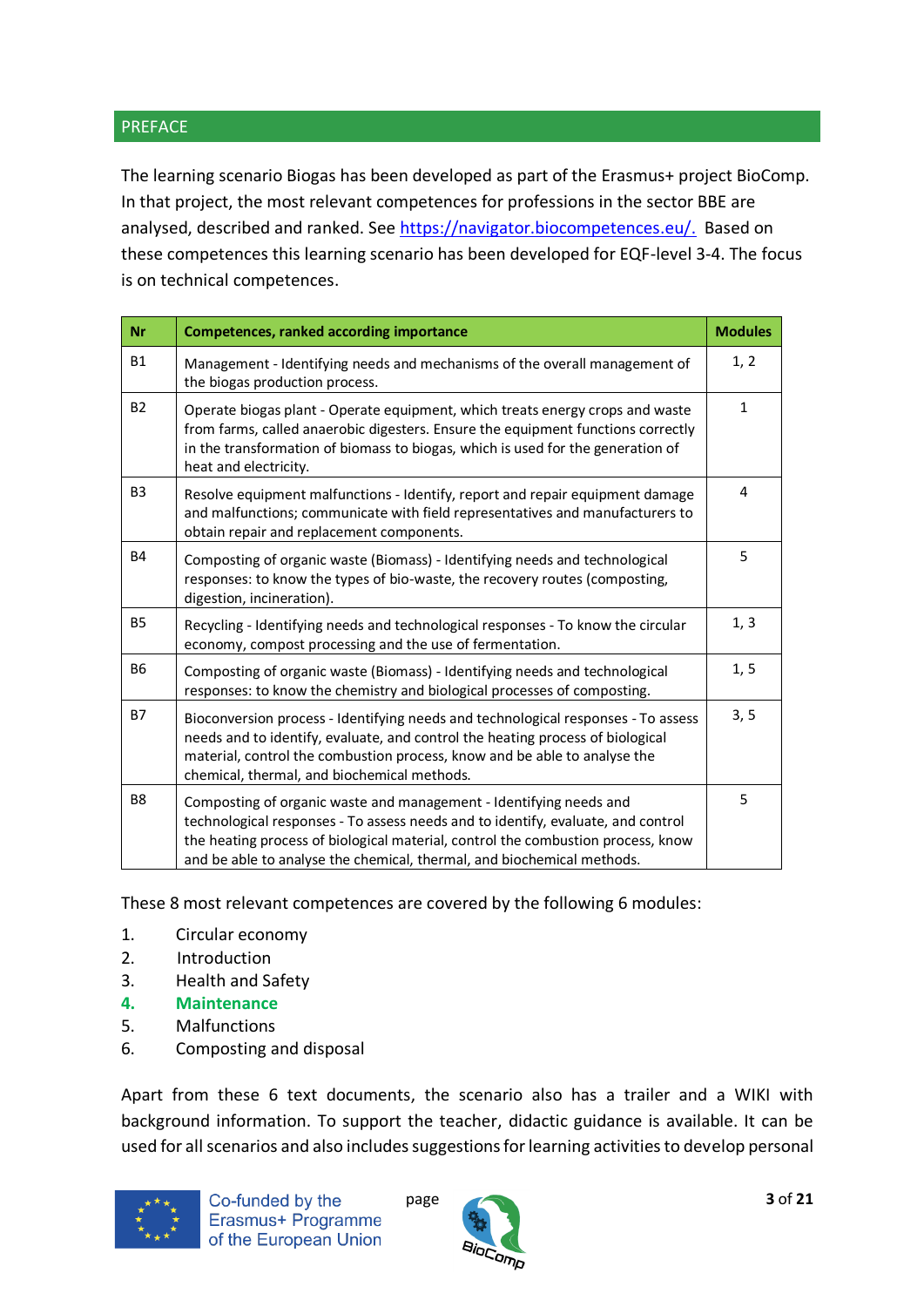and transversal competences. For this guidance, see the *Pedagogical Guidelines* in the Navigator.



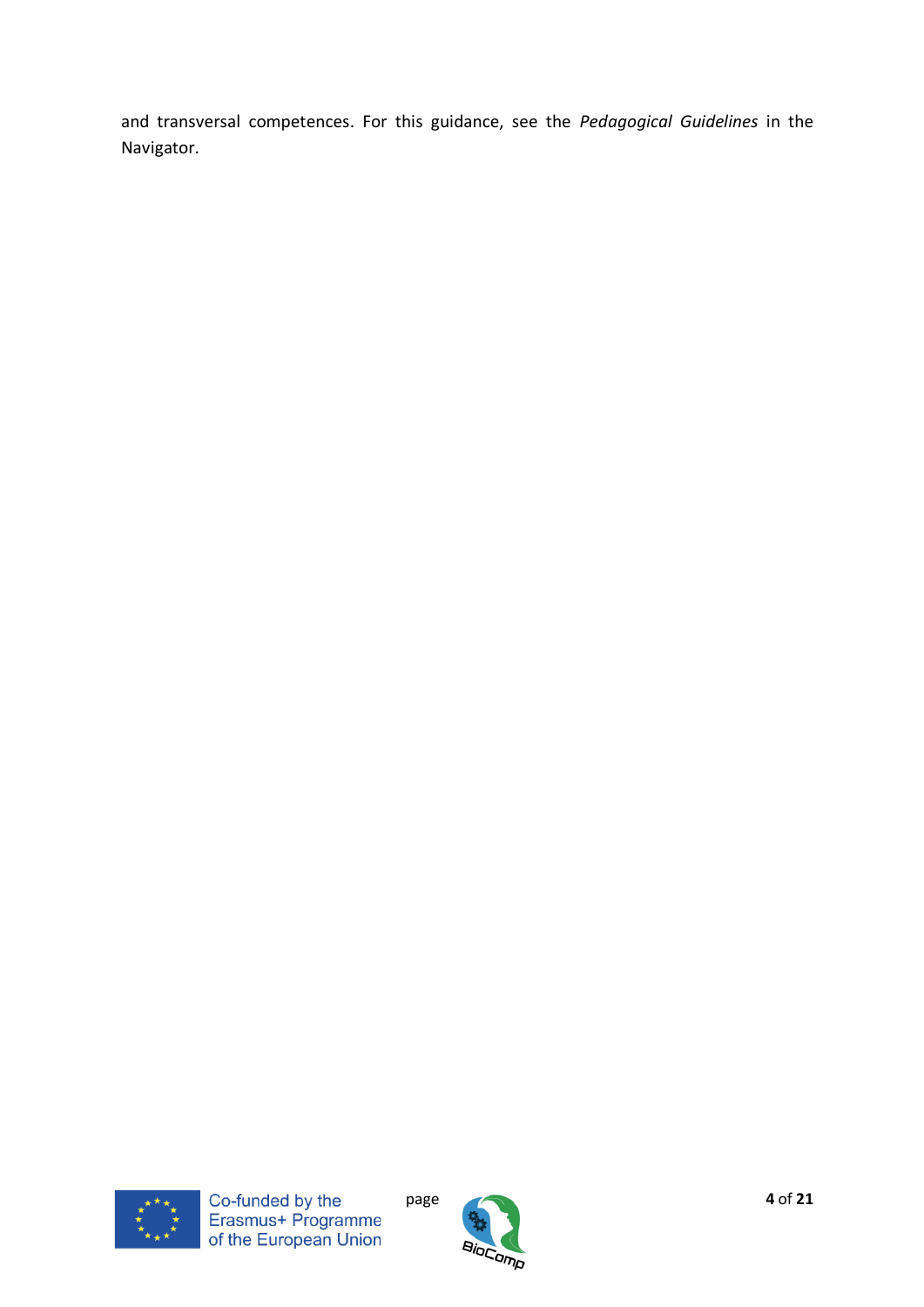## **CONTENT**

Module 4 contains the following topics:





page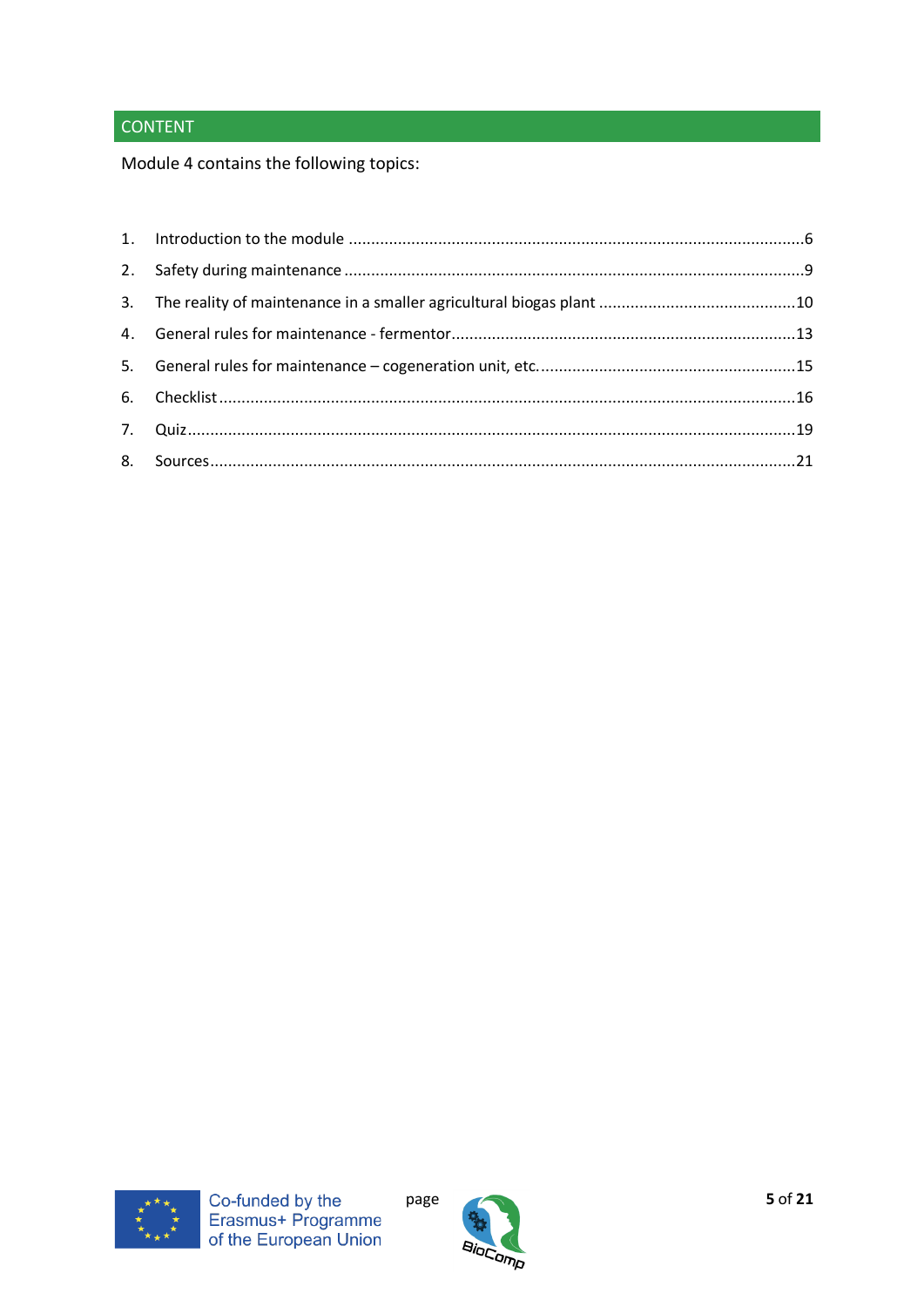#### <span id="page-5-0"></span>Introduction to the module

The maintenance of a biogas plant is an essential step in its management connected with the production capacity. For example, if the fermenter is not cleaned regularly, its yield is reduced. Also, the cogeneration unit needs maintenance for stable performance.



#### Source:<https://youtu.be/U3zXQL9OTLE>

Maintaining a biogas plant means doing minor repairs to the equipment, changing its oil as needed, removing debris from organic matter that falls to the bottom of the tank, solving problems in the process, and many other actions [2]. The basis is the monitoring of the current state and regular revisions. It is estimated that for a farm scale biogas plant, with an electrical power capacity (equivalent) of up to 75 kWel, the labour time (net) for operating and maintenance is usually approx. 1.8 hours per day [7]. Most of the controls may be done continuously by control and monitoring systems (like the temperature of the reaction, the amount of substrate, the quantity of gas/electricity/heat produced, etc.) but others might require expert support or can be done by the farmer himself (e.g., resolving liquid leakage at pumps, oil changing at CHP, small repairs, etc.) [1].

The proper control of the biogas production process and its optimization requires regular and systematic recording of different parameters. These measurements require the supply of the necessary measurement equipment, which adds costs. As a result, often – especially on small-scale installations – it is attempted to skip the use of this equipment during implementation [1]. The costs for installing equipment is part of the disposable investment during the building phase, however, investment for maintenance must be included in the operational costs of the biogas plant as well. Maintenance equipment costs account for about one third of the total annual costs of operating a biogas plant (Picture 1).



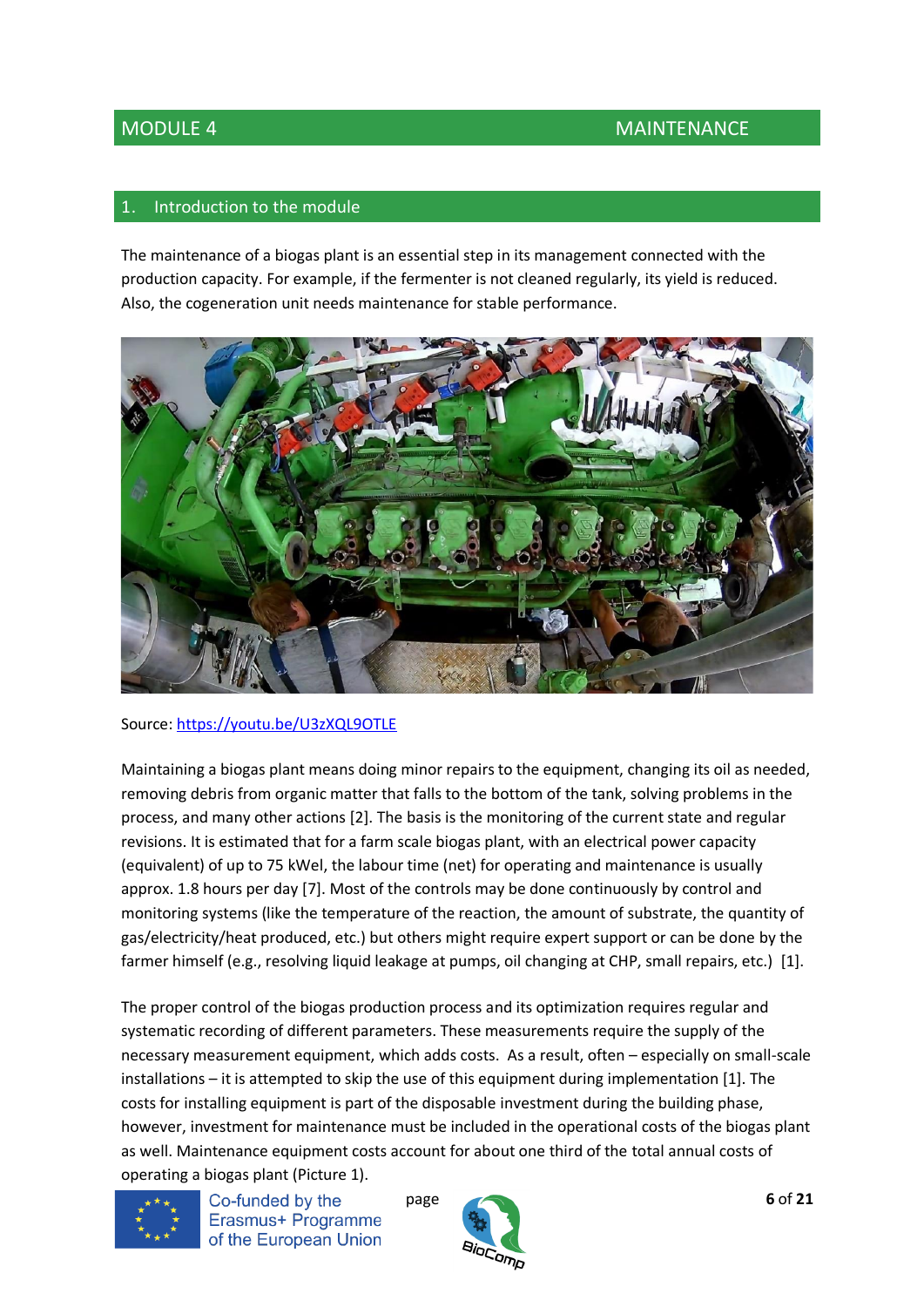#### Picture 1. Maintenance costs



Source: [Maintenance of a Biogas Plant -](https://energypedia.info/wiki/Maintenance_of_a_Biogas_Plant#Hygienisation_Tanks) energypedia.info

However, paying attention to aspects such as the equipment, anaerobic digestion, and safety ensure several advantages connected with the good operation of a biogas plant, such as [2]:

- Prevention of technical failures or problems in the process,
- Increase in the life cycle of the equipment,
- Prevention of accidents and safer plant environment,
- Optimization of a plant operation or biogas production.

As previously mentioned, maintenance is not only prescribed operations at a fixed time or operating intervals but is based on daily monitoring of the current state and compliance with operating rules. Therefore, in order to keep all devices in optimal condition, it is necessary to:

- Use the same feed rations (size, composition),
- Not provide/supply too much material (in the ratio), as this leads to a shorter retention time which prevents fermentation from being completed (lower ration content leads to lower productivity, but does not harm or reduce quality),
- Ensure smooth flow to the fermenter,
- Not add soap, oil, chemicals, insecticide, and/or pesticide,
- Not have open flame or fire at the biogas pipes, beware of the possibility of sparks,
- Maintain well-covered silage and slurry reservoirs. Silage should undergo milk fermentation, which stabilizes it and takes place in an anaerobic environment. Exposed slurry bothers with odour and abundance of flies.

To do this, it is necessary to keep track of the indicators which monitor the processes and the status of the devices in use and respond adequately if necessary.

The actual maintenance then takes place with the intentions of the project documentation and based on the regulations of the manufacturers of the equipment used. The farmer (or operator)



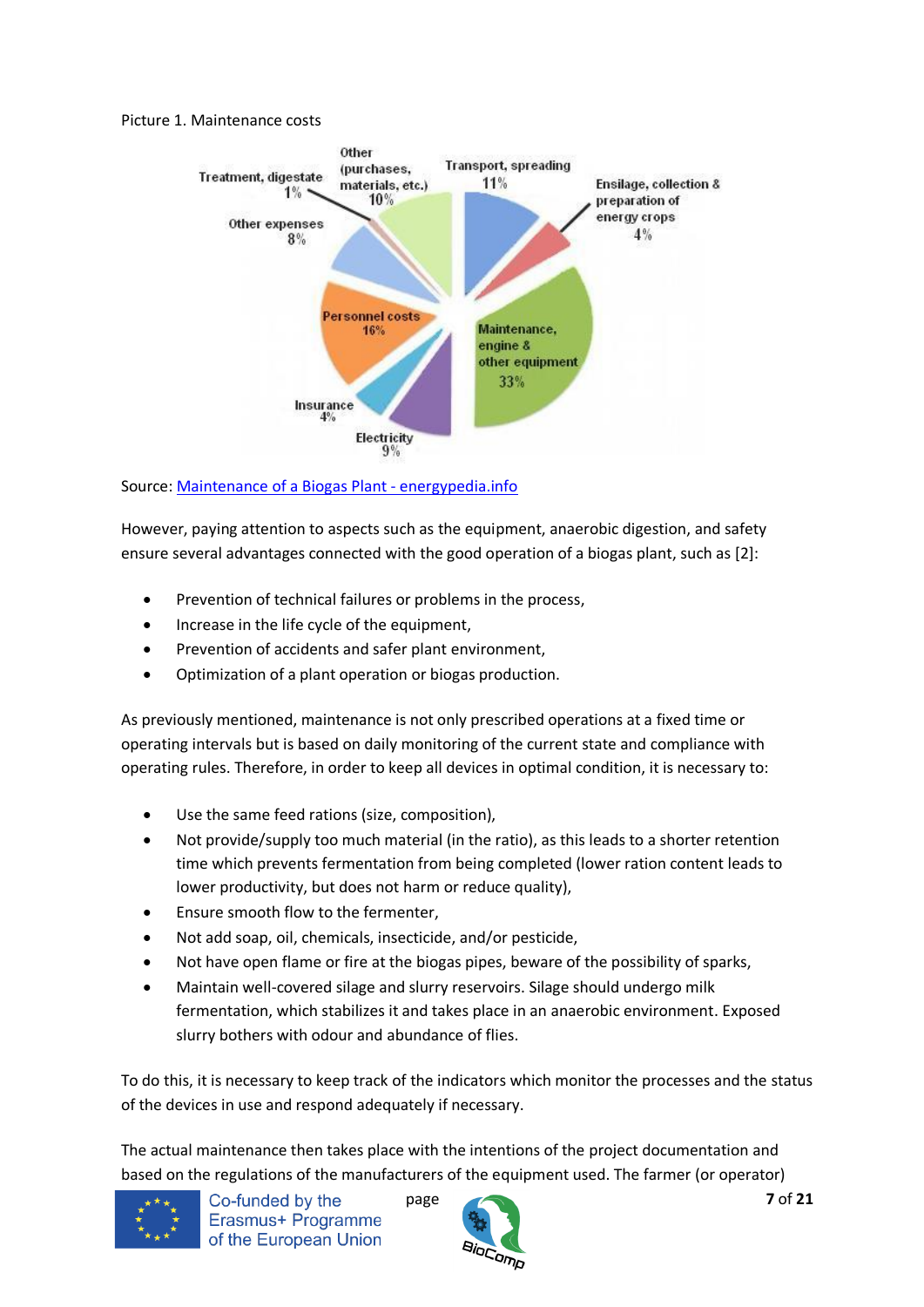must ensure the maintenance and observe the maintenance intervals (important for warranty of plant parts) of the biogas plant and the downstream equipment [1]. Some maintenance can be done by the farmers themselves (e.g., scheduled replacement of worn parts such as filters, seals, and replacing or replenishing supplies or consumables like engine oil or water) or by certain service providers (e.g., general overhaul of CHP unit).

*However, it is necessary to realize that biogas is produced even in conditions that are very far from our carefully designed biogas plants, which are laced in by European Union directives. In that case, the maintenance instructions can be unbelievable. What do you think about these rules?*

*Biogas Development and Training Centre, which operates at Tamil Nadu Agricultural University, India [\(http://ecoursesonline.iasri.res.in/mod/page/view.php?id=2851\)](http://ecoursesonline.iasri.res.in/mod/page/view.php?id=2851) and organizes many courses for users of biogas plants informs, that:*

*Weekly: The burners and lamps are to be cleaned; long bamboo may be inserted in the digester through the outlet gate and stirring is done to prevent the accumulation of scum;*

*Monthly: Valves and mantles of gas lamps may be checked and replaced if necessary; If the manure pit by the side of the gas plant is full, the outlet slurry may be diverted to the next pit;*

*Yearly: For protecting the gas holder from corrosion, the outer surface needs to be painted once a year. When the gasholder is full of gas, the main gate valve may be closed, entire outer surface visible above the slurry level is thoroughly cleaned with water. A wire brush may be used for cleaning the rusted portion, if any. Black enamel paint is applied over the entire surface.*



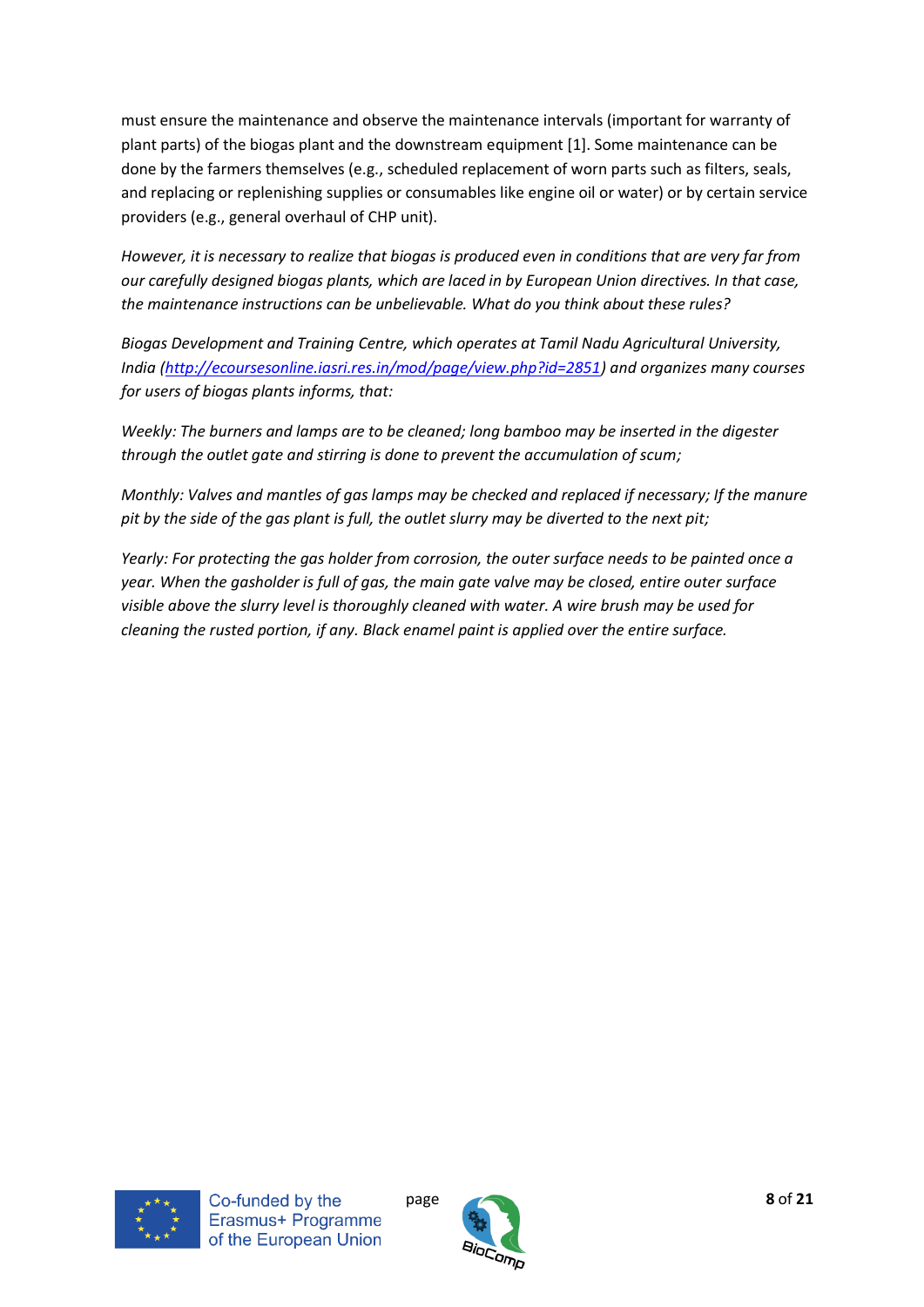#### <span id="page-8-0"></span>2. Safety during maintenance

In 1992, **the Directive 1999/92/EC** of the European Parliament and of the Council of 16 December 1999 was enacted which regulates **the minimum requirements for improving the safety and health protection of workers potentially at risk from explosive atmospheres** (15th individual Directive within the meaning of Article 16(1) of Directive 89/391/EEC). Additionally, to this Directive, the Non-Binding Guide to Good Practice was created for implementing the European Parliament and Council Directive 1999/92/EC on minimum requirements for improving the safety and health protection of workers potentially at risk from explosive atmospheres. Due to the potentially risky environment within a biogas plant, it is good to remember part 4.6.

Maintenance of this document [3, p. 44]:

*Maintenance comprises repair, servicing, and inspection. Before maintenance work begins, all concerned must be informed and the work must be authorized, for example, by means of a permitto-work system (see above). It may be carried out only by competent persons.*

*Experience shows that a high accident risk attaches to servicing work. Before, during, and after completion of the work, care must therefore be taken to ensure that all necessary protective measures are taken.*

*When maintenance involving a risk of ignition is carried out in a hazardous place, it should be reliably ensured that it will be free of hazardous explosive atmospheres for the duration of the work and if necessary for some time thereafter (for example, to allow cooling).*

*Except in exceptional circumstances, when other appropriate and adequate precautions have been taken, the items of plant on which work is to be carried out must as necessary be emptied, depressurised, cleaned, purged and must be free of flammable substances. While work is in progress, such substances must not reach the place where it is being carried out.*

*Where work may give rise to flying sparks (for example, welding, flame cutting, grinding), suitable screening should be provided and a fire sentry posted, if necessary.*

*Note: During servicing, items of equipment or plant which could cause an explosion if inadvertently switched on during the work must, if possible, be mechanically and/or electrically isolated. For example, if open flame operations are carried out in a container, all pipes from which a hazardous explosive atmosphere may be emitted or which are connected to other containers where such an atmosphere could be present must be separated from the container and blinded off or closed by some comparable means.*



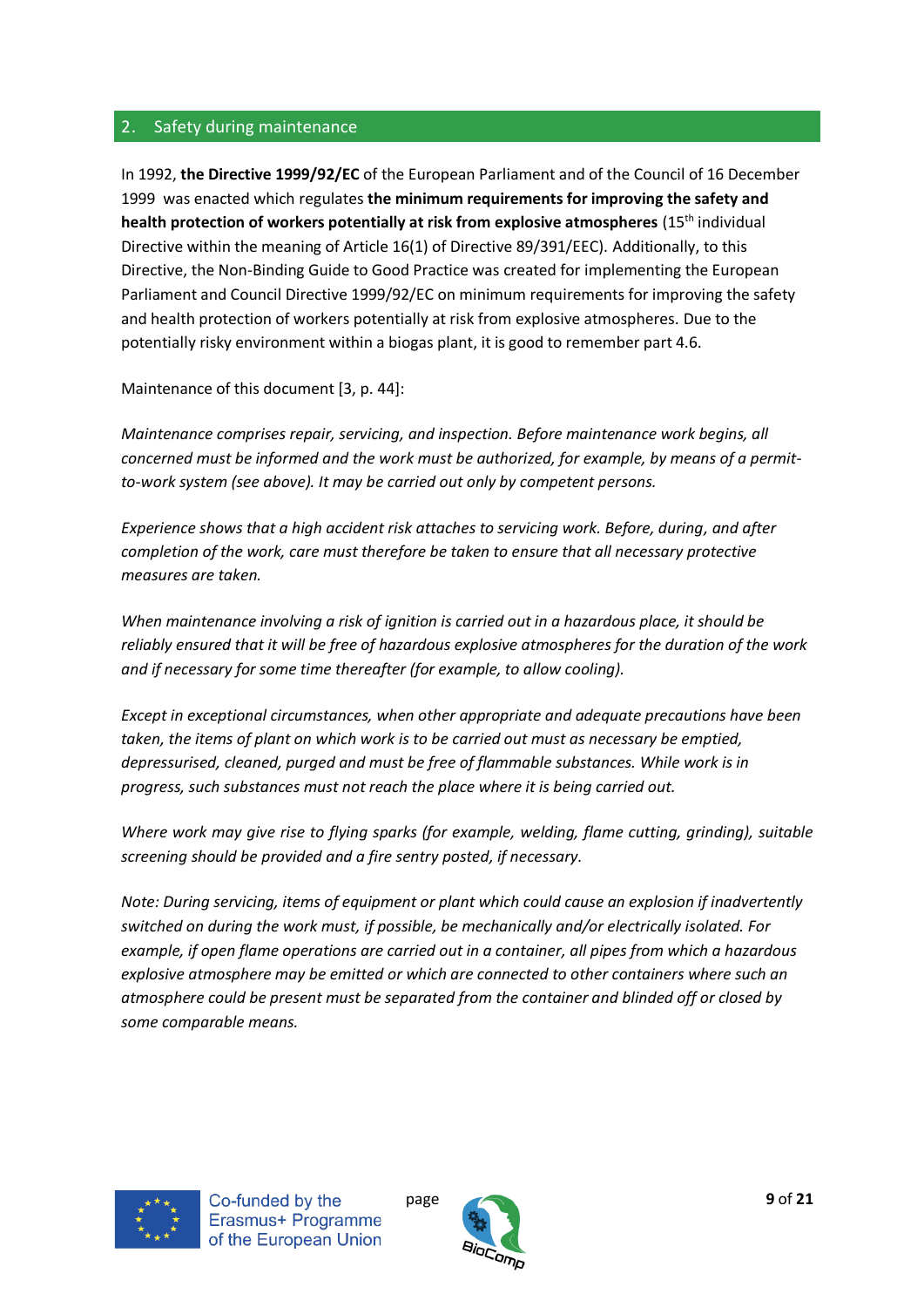#### <span id="page-9-0"></span>3. The reality of maintenance in a smaller agricultural biogas plant

Fachverband Biogas e.V., the largest European interest group in the biogas industry which represents manufacturers, system builders, agricultural and industrial biogas plant operators, and institutions, has published a lot of documents to support them. One of these documents also contains the phases of safe maintenance. These nine steps are suggested to do if maintenance should be realized:

- 1. Determination of the maintenance and repair requirements on the system
- 2. Determination of the scope of work
- 3. Completion of the guideline on the cornerstones of safe maintenance and repair
- 4. Obtaining offers based on the guideline
- 5. Coordination with service companies
- 6. Comparison of offers/selection of the service company
- 7. Preparation of the measures (place / time / system preparation / supervisor ...)
- 8. Carrying out safe maintenance/repairs
- 9. Completion of maintenance/repairs

The first three steps should be decided during the creation of the contract for the construction of the biogas plant and must certainly be part of the operational documentation. But before each maintenance and in the determined time intervals, they should again be taken in mind. A lot of companies skip points 4-6. They use the same company for the whole duration of the biogas plant life. While this has some advantages (the service company knows the specific biogas plant; it is time-saving), there are also disadvantages (over time, there may be more effective and cheaper companies, new technologies, etc.). The last three points (7-9) are always realized everywhere. However, proper maintenance is not only cleaning the fermenter or replacing the plugs of the cogeneration unit. Next, you can read not only about what regular maintenance looks like but also about actual daily care in a specific biogas plant.

The **Krásná Hora nad Vltavou biogas station in the Czech Republic** is a small agricultural biogas station. Its output is 526 kW, thermal output 580 kW. The input raw materials are manure (50 t per day) and corn silage and grass silage (20 t, ratio 70:30). It was put into operation in 2008 and the supplier is the Farmtec, a.s. company.

The stirrers in the fermenter are fixed, only the mixing time and speed can be changed. They are in operation for about 8-10 hours per day. The cogeneration unit uses a gas spark ignition engine with 12 spark plugs, originally designed for natural gas. Biogas consumption is 280  $m^3$  per hour.

The dosing of the fermenter takes place automatically every hour, the dose size depends on the fullness of the biogas, but the size is decided by the plant operator. Shortly before inserting the batch, stirrers that work for a specified period are switched on so that the newly inserted batch is well distributed in the fermenter content. The stirrers are then shut down because the energy for their movement is taken from the biogas plant's generated energy and is, therefore, a de facto loss. The usual energy consumption for mixing is 6-7 %, depending on the composition of the dose (in case of a larger share of grass, the consumption of technological energy can increase up to 10-12



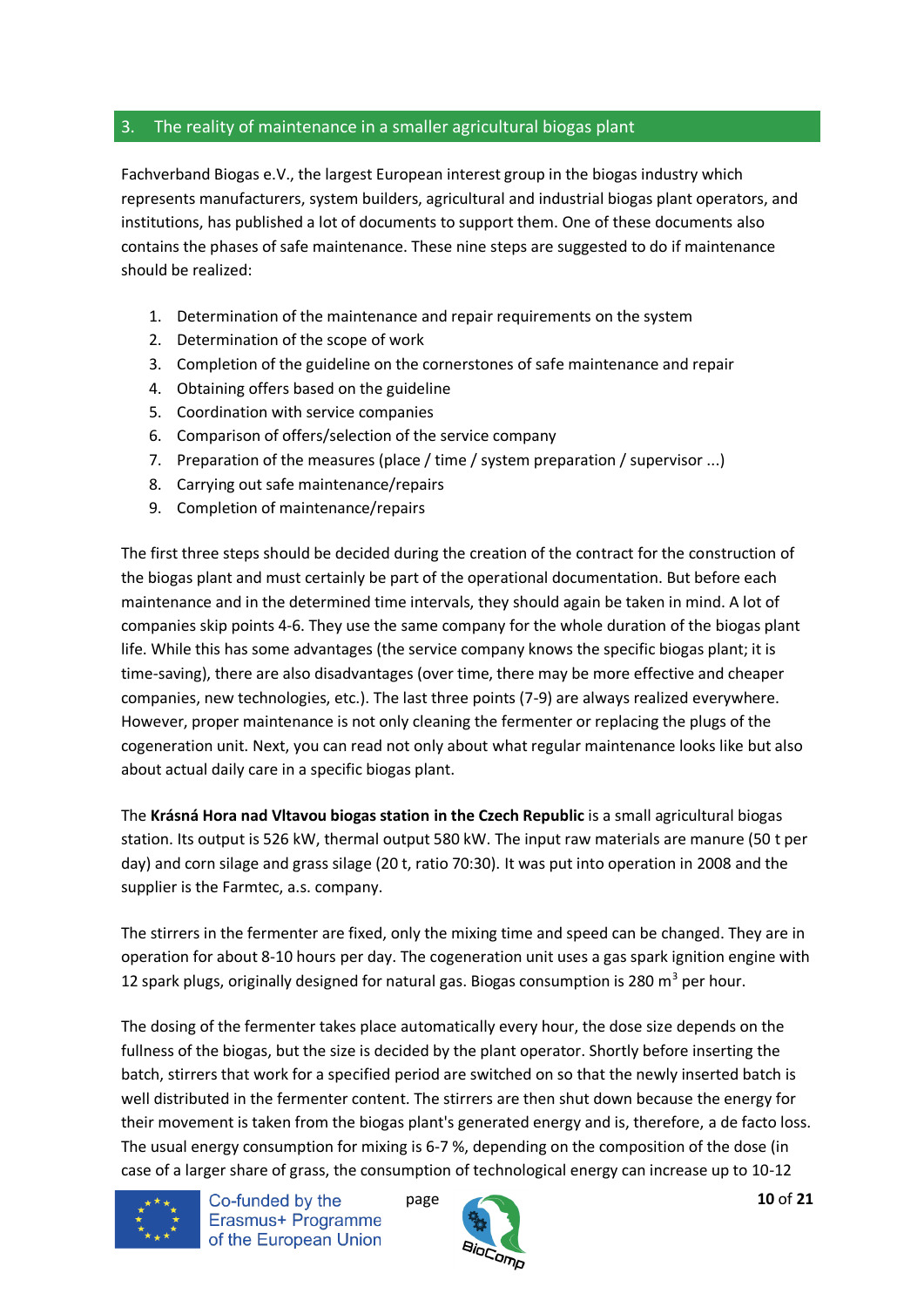%). However, mixing is also necessary as a prevention against the formation of crusts on the surface of the liquid in the fermenter. Although the mixing time and its interval are set, it is checked daily by the plant operator and, if necessary, the mixing time is extended. By default, the mixing takes up about a third of the operating hours. However, it is specific to this biogas plant and its feed dose to the fermenter. Other plants may have a different strategy chosen, depending not only on the composition of the dose (silage, grass, slurry) but also on the size of the fermenter, type and number of stirrers, etc. For another type of biogas station (a wastewater treatment plant using municipal waste, or, e.g., waste from poultry farms), the mixing conditions are completely different.

Although it is stated in the literature that chemicals do not belong in the fermenter (except for chemicals to pH correction), in this station they dilute the slurry by flushing it from the milking room, thus getting a certain smaller amount of chemicals into the fermenter. However, water mustn't be mixed with the one used for rinsing hooves containing potassium permanganate, which is a larger amount and would negatively affect bacterial colonies in the fermenter (once this happened to them and caused problems).

Also, the temperature is not necessarily adhered to at a very narrow interval. This biogas plant operates in the temperature range of 38-42°C, but they have experimentally verified that even a short-term (several hours) rise in temperature to 50 °C does not matter.

Once a month, the fluid in the fermenter is analysed. In case of deviation from the standard, the station operator consults with the technology of the equipment supplier (Farmtec). As part of the monitoring of indicators, it measures pH, nitrogen, phosphate, dry matter, and organic solids, as well as lower fatty acids. When starting a biogas station (after shutdown), it is measured twice a month. The optimal pH is at an interval of 7.6-7.8. The **increased proportion of acetic acid** is a problem, but it is not essential and can usually be solved by adjusting the ration. Like everything else, the proportion of acetic acid has a standard in the form of an interval that does not have completely strictly defined boundaries. According to the chief technologist, the amount of 300 mg is fine, but the amount of 2,500 mg or more is already a reason to intervene. An increased proportion of propionic acid is a more serious problem than an increase in acetic acid production. However, the processes in the fermenter are quite slow, so when, for example, biogas production decreases and, after increasing the ration it equalizes within 3-4 days, it is considered a solution to the problem, with no additional maintenance or remediation taking place. If necessary, it is possible to compare the proportions of ingredients in the fermenter with another fermenter, but this is already a solution to the problem and not routine maintenance.

More complex analyses are done once a year. They may also result in the need to supply microelements, but this is not necessary for this station because they use slurry and, therefore, the necessary minerals get into the fermenter as a result of being commonly added to the cattle feed.

An important aspect of maintenance is the monitoring of water condensation, which can cause corrosion of the cogeneration unit. In the case of this biogas plant, biogas is so far away from the cogeneration unit that the water condenses in the pipes and therefore does not enter the unit. It would cause problems especially in the fuel mix cooler, so the temperature in it must not get below



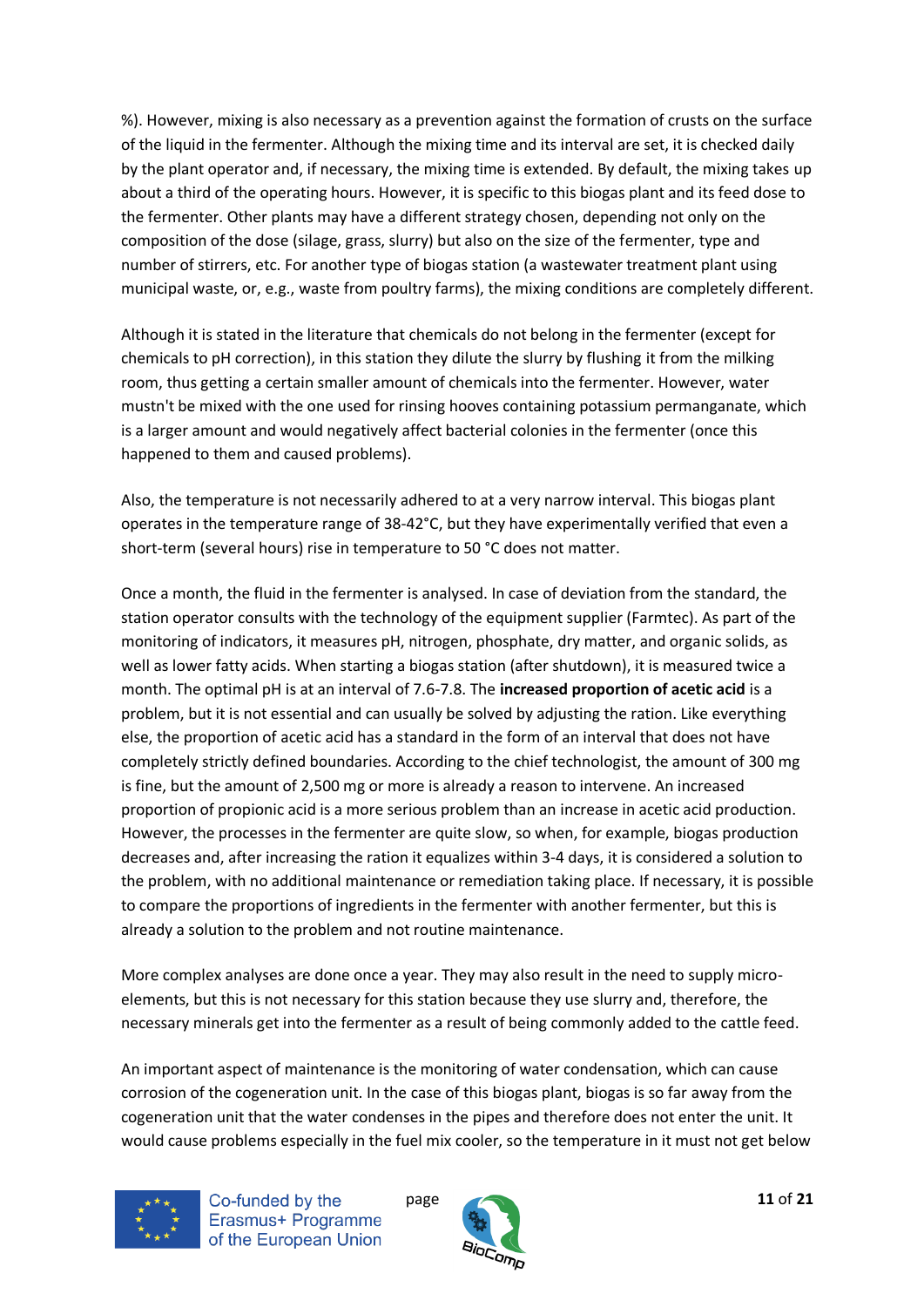the dew point. Therefore, the water cannot condense. This means a minimum temperature of 44- 48°C.

Another potential problem **is sulfone (H2S),** which, as already described in the health and safety module, not only has toxic effects but is also highly corrosive. In this station, thanks to the materials used, little is produced and the rest is removed bacterially. Air is controlled into the fermenter space, the amount of which is controlled by the oxygen content  $(O_2)$  in biogas. It can only be enough so that the  $O_2$  concentration does not exceed 0.4-0.6 vol. % in biogas. At a concentration of 0,8 vol.  $\%$  O<sub>2</sub> in biogas is already worse in quality, but is still a quantity well below the explosive limit.

Machine service is provided by the equipment supplier (Farmtec) and is governed by the total life of the oil. Due to different oil quality and recommendations of the manufacturers, the intervals may be different. Here is stage 1 after 2,000 operating hours, and maintenance requires 2-3 hours of downtime of the CHP unit. During this time, the gas accumulates in the reservoir, and there is no need to significantly reduce the feed dose. Further maintenance is carried out after 10,000 operating hours and then every additional 10,000 hours. The manufacturer's manual states what is to be checked, adjusted, or replaced, and is an increasingly comprehensive list. Logically, it also requires a longer downtime associated with the liquidation of excess biogas with a flute.

According to the contract, only the manufacturer can provide service of the engine of the CHP unit, partial interventions can also be carried out by the plant operator with the help of a call centre. Separately, they can perform, for example, the replacement of candles in the engine. In their case, it is a set of 12 spark plugs that should work at a defined voltage interval. After several years of operation, they found that if the optimal voltage is exceeded by 0.2 (with the allowed interval being up to 0.3), the candles wear out more. Therefore, it is necessary to maintain the voltage as accurately as possible. Thanks to the chief technologist, they also have other cost savings in this biogas plant. He found that there is a certain distance between the components in the plugs to ensure their optimal performance. However, wear leads to loss of performance. To avoid this, after several thousand hours of plug operation, they reduce this distance. They'll do it twice again later. Thanks to this, they can extend the life of the spark plugs from about 10,000 to 12,000 operating hours without losses of machine power. At the end of their life, they will use an additional set of back-up spark plugs available to them at all times in case of a defect.



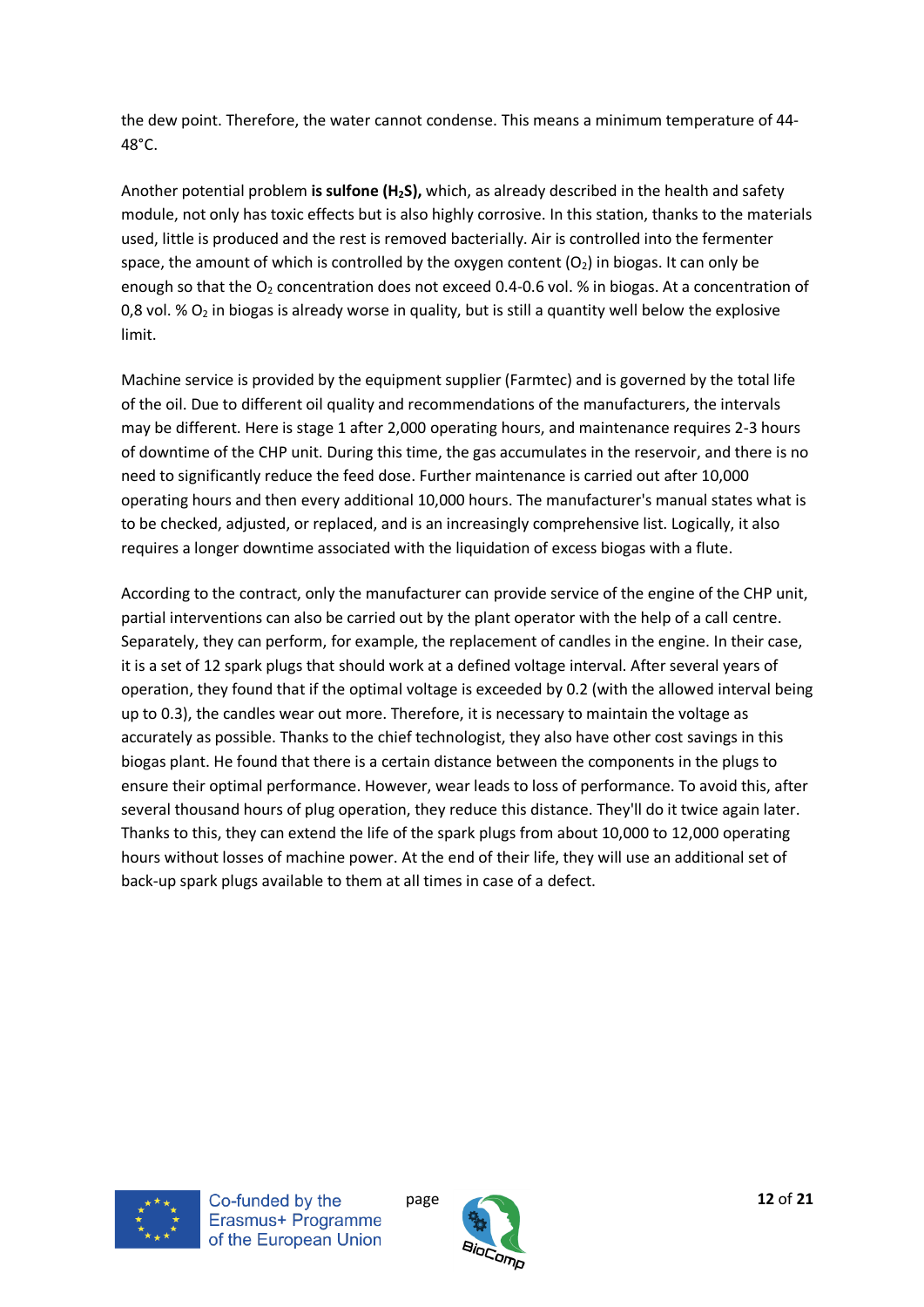#### <span id="page-12-0"></span>4. General rules for maintenance - fermenter

Regular monitoring and control of the biological process of biogas is an essential part of the maintenance of a biogas plant. Indeed, problems in the biological process are the fifth most frequent cause of malfunctions of the plant [1].

Therefore, the project developer must equip himself with technologies to monitor the biological process, detect deviations from the desired characteristics and those obtained, and solve them.

These technologies can be automated, and it could be possible to control them and implement corrective activities remotely. Specialized staff in a biogas plant are not necessary, but they are more expensive. As you know from the practical case before, parameters of the biological process to monitor and control are [2]:

- The rate of biogas production: The amount of gas produced per unit of time is important to evaluate the efficiency of the biological process and adjust it as needed.

- Formation of floating mud layers or moss: Floating mud layers sometimes form on the surface and must be removed manually as they accumulate. The foam can plug the pipes or escape through the safety valves.

- The composition of some gases: A significant drop in methane concentration, for example, may indicate a problem in biogas production. For certain, oxygen and sulfone ratio are also very important.

- A wide variation in temperature: The optimum temperature varies according to the process. Sometimes the temperature is regulated by legislation (e.g., in the Czech Republic [4], for anaerobic digestion of bio-waste in all types of facilities with expected sanitized output, a minimum temperature of 55 ° C of treated bio-waste must be maintained and held for at least 24 hours without interruption).

- pH value: This variable has a strong impact on the biological process. In the case of methane, it must be between 7 and 7.5 (however, *as you know from the previous practical case, it does not actually have to be*).

If you enter the words "biogas plant maintenance" into Google's search engine in the Czech language, you will get almost exclusively links to fermenter cleaning. The contents of a fermenter should be completely removed (along with sediment and accumulated non-degradable components) once every 2 years. Depending on the type of station, very seldom every year (e.g., ASB Dětřichov [5]), in some places every three years. However, in the biogas plant Úpice (the Czech Republic) it is every 8 years, for example.

The most advanced technologies for cleaning tanks and cleaning biogas plants allow the use of wet and dry cleaning methods. For professional teams that clean biogas plants, a high level of work



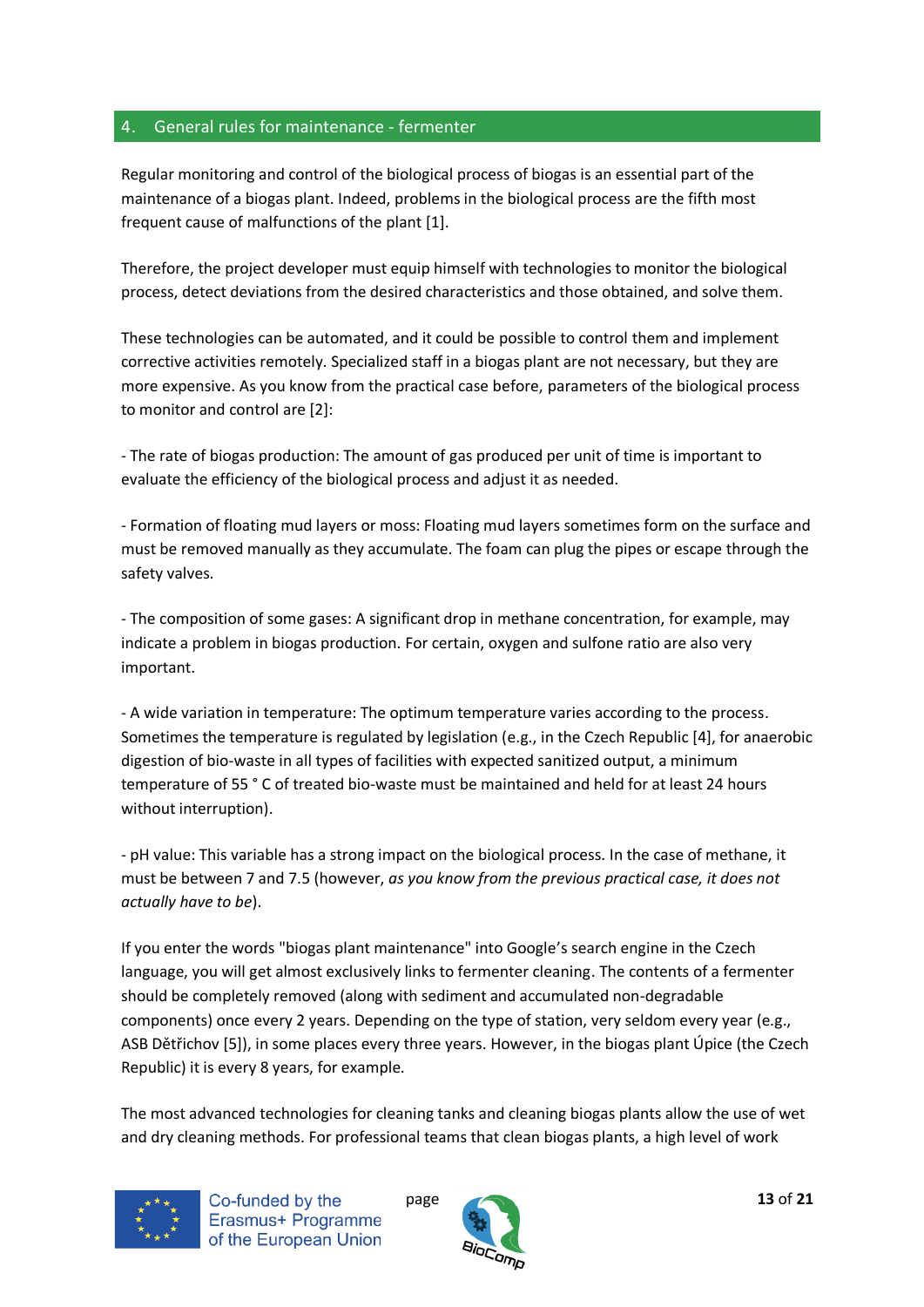safety during cleaning work is a matter of course. That's why they have gas monitoring systems, a specialized ventilation system, and fresh air breathing systems.

It is common to use a combination of a suction dredger (see Picture 5) and wet or high-pressure cleaning to remove stickers from tank walls.



#### Picture 2. A suction dredger

Source: 1. HUTIRA - BRNO, s.r.o. - [čištění bioplynové stanice mobilním sacím bagrem](https://www.youtube.com/watch?v=PmeyDl8Kt4U) - YouTube

The process of fermenter cleaning can be seen here: *[Údržba bioplynové stanice](https://www.youtube.com/watch?v=YCvQZp3orQ4) - Biogas station* [maintenance -](https://www.youtube.com/watch?v=YCvQZp3orQ4) YouTube

Generally, maintenance of agitation, pumping, and flushing equipment should always be performed above ground level. If this is not possible, a forced ventilation system must be permanently installed in order to counteract the risk of asphyxiation and poisoning in the event of an escape of gas [6].



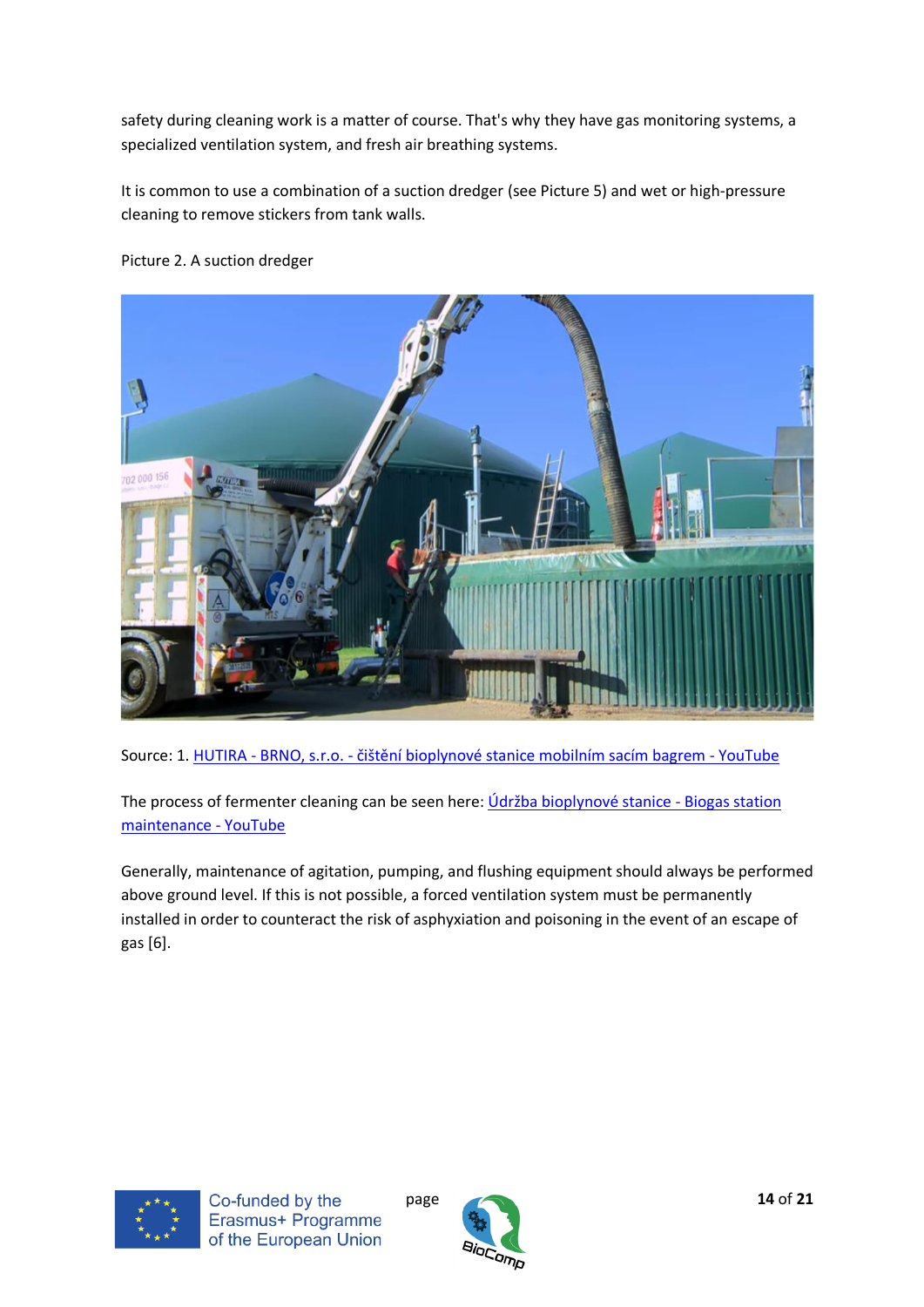#### <span id="page-14-0"></span>5. General rules for maintenance – cogeneration unit, etc.

It is a bit strange that when using Google's search engine for maintenance in English, it offers us mainly maintenance of a cogeneration unit. One illustrated example is in this video (in German but with English subtitles): [What does the maintenance of a biogas plant consist in? -](https://www.biogaschannel.com/en/video/chp/9/what-does-maintenance-biogas-plant-consist/1263/) Videos | Biogas [Channel | Biogas Channel.](https://www.biogaschannel.com/en/video/chp/9/what-does-maintenance-biogas-plant-consist/1263/)

Certainly, cogeneration units are a subject of maintenance also in the Czech Republic. Regular annual inspections of refrigeration units are carried out. Revision of refrigeration equipment is required by Decree No. 257/2012 and subsequent updates in accordance with EU Regulation No. 517/2014

Together with the inspection, the necessary maintenance, cleaning of evaporators, repairs of leaks, and the cooling circuit of the cogeneration units, etc. are performed. Every 2,000 hours the gas filter must be checked, and the air filter of the cogeneration unit should be cleaned.

#### *Gas Storage Tanks*

These are very important facilities and their construction is regulated by many regulations. But, they are maintenance-free to a very large extent.

#### *Flare System*

This is also a very important device that is used to burn any excess biogas. Again, it is necessary to meet many conditions during its construction, but afterwards is maintenance-free to a very large extent.



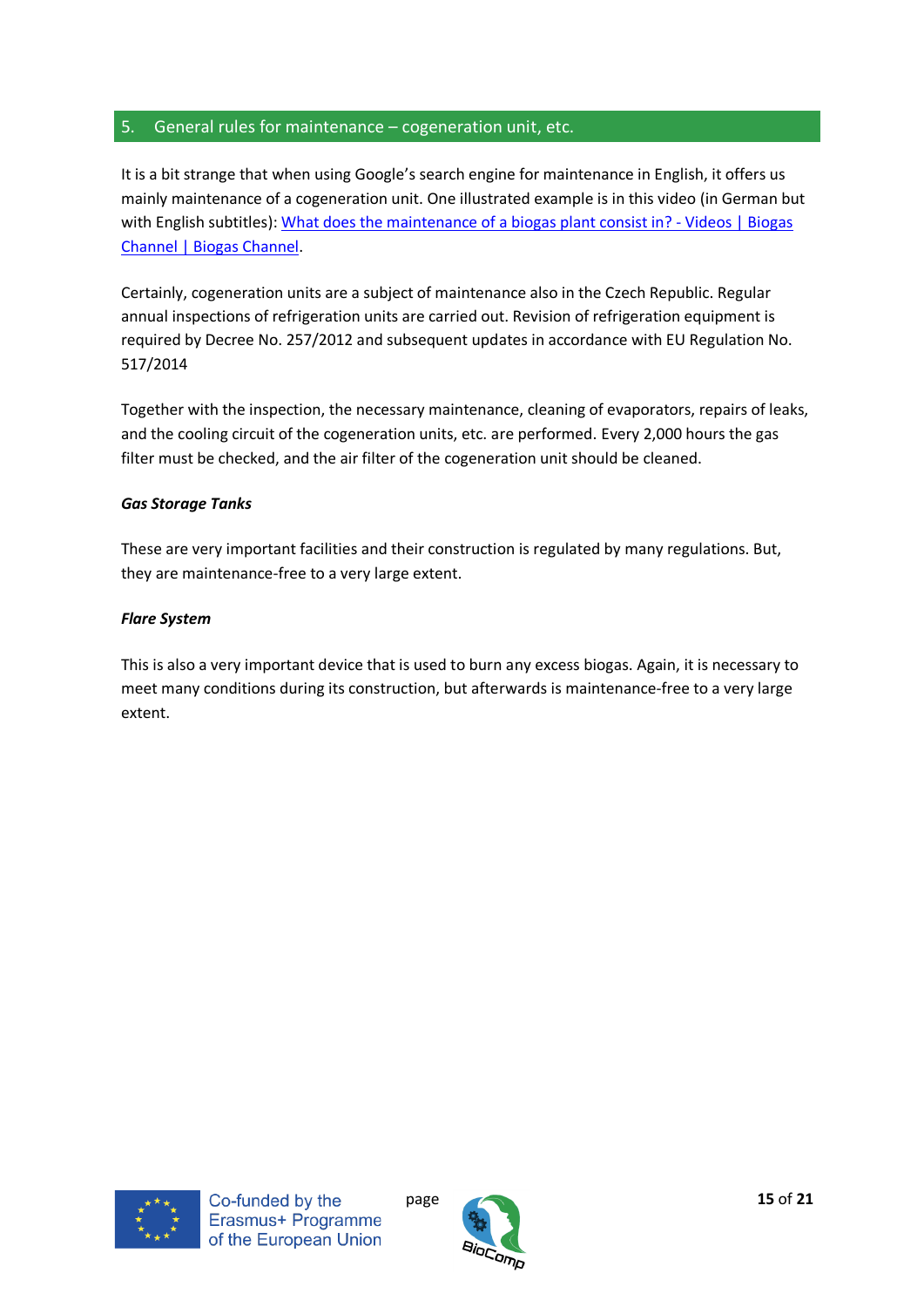### <span id="page-15-0"></span>6. Checklist

At the end of this module, you can be **inspired** by a checklist for maintenance created by the Fachverband Biogas association. **Would you add something?**

| Safe Maintenance Guide                                                                                                                                                                                                    |                           |                           | Comments |
|---------------------------------------------------------------------------------------------------------------------------------------------------------------------------------------------------------------------------|---------------------------|---------------------------|----------|
| What maintenance work is necessary?                                                                                                                                                                                       |                           |                           |          |
|                                                                                                                                                                                                                           |                           |                           |          |
| The maintenance work is carried out by:                                                                                                                                                                                   |                           |                           |          |
| □Internal staff                                                                                                                                                                                                           | □External staff           |                           |          |
| □Supervisor necessary                                                                                                                                                                                                     |                           |                           |          |
| (Executing companies must, for dangerous work processes or with hazards, name the<br>supervisors who are familiar with the measures and the legal requirements to be<br>observed <sup>2</sup> )                           |                           |                           |          |
| □Coordinator necessary                                                                                                                                                                                                    |                           |                           |          |
| (Special hazards <sup>3</sup> can arise when employees from several employers work together.<br>Therefore, a coordinator with authority to issue instructions must be appointed by the<br>parties involved <sup>4</sup> ) |                           |                           |          |
| □These are activities in Ex areas                                                                                                                                                                                         |                           |                           |          |
| <b>Exact description of the work:</b>                                                                                                                                                                                     |                           |                           |          |
|                                                                                                                                                                                                                           |                           |                           |          |
| Name of possible hazards:                                                                                                                                                                                                 |                           |                           |          |
| □Risk of explosion                                                                                                                                                                                                        | <b>DFire danger</b>       | □Gas hazard (suffocation) |          |
| □Mechanical hazards                                                                                                                                                                                                       | <b>DWorking at height</b> | <b>DHeat / warmth</b>     |          |
| □Hazardous work equipment                                                                                                                                                                                                 |                           | □ Electrical hazards      |          |
| □Hazardous substances / substances (chemical / biological hazards)                                                                                                                                                        |                           |                           |          |
| ∩Further:                                                                                                                                                                                                                 |                           |                           |          |
|                                                                                                                                                                                                                           |                           |                           |          |
|                                                                                                                                                                                                                           |                           |                           |          |



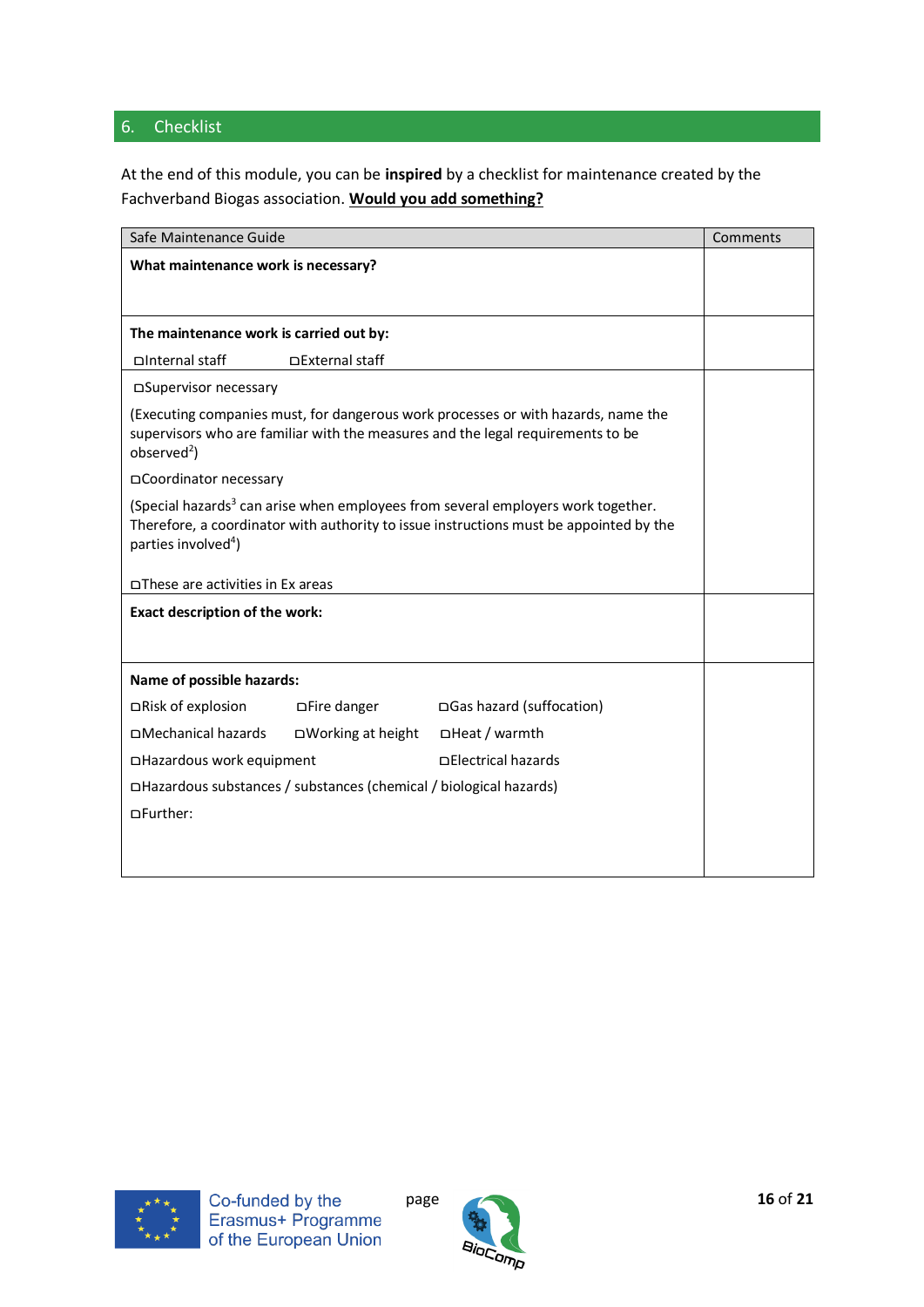| Requirements for the time execution depending on the work to be carried out:                                                                                                                                                                                                                                                                                                                                              |
|---------------------------------------------------------------------------------------------------------------------------------------------------------------------------------------------------------------------------------------------------------------------------------------------------------------------------------------------------------------------------------------------------------------------------|
| □When should the work take place? (Start end)                                                                                                                                                                                                                                                                                                                                                                             |
| □How urgent is the measure, possibly due to other hazards?                                                                                                                                                                                                                                                                                                                                                                |
| □Which staff are available during this period?                                                                                                                                                                                                                                                                                                                                                                            |
| □Is the necessary safety equipment available?                                                                                                                                                                                                                                                                                                                                                                             |
| □Are the necessary spare parts available?                                                                                                                                                                                                                                                                                                                                                                                 |
| Determination of important cornerstones for the tender / request for offers:                                                                                                                                                                                                                                                                                                                                              |
| □Description of the work and the necessary material (spare parts) or any relevant<br>material requirements                                                                                                                                                                                                                                                                                                                |
| □Description of the possible hazards                                                                                                                                                                                                                                                                                                                                                                                      |
| $\square$ Note on the execution / sequence of the work                                                                                                                                                                                                                                                                                                                                                                    |
| □Necessary equipment                                                                                                                                                                                                                                                                                                                                                                                                      |
| □Notes on the appointment of a supervisor <sup>2</sup> / coordinator <sup>4</sup>                                                                                                                                                                                                                                                                                                                                         |
| □Notes on the specialist knowledge of the maintenance company (certificates of<br>specialist knowledge in accordance with TRAS 120 / references, etc.) in the offer. The<br>specialist company must provide evidence (e.g. internal risk assessment for his specific<br>activities, "welding appear", suitability for work, e.g., with respiratory protection,<br>qualified electrician, etc.) he is authorized to do so. |
| □Clarification as to whether a specialist company obligation according to AwSV applies<br>(work on safety-relevant parts according to AwSV)                                                                                                                                                                                                                                                                               |
| □ Obtain instructions for safe implementation (procedure of the specialist company,<br>briefly explain)                                                                                                                                                                                                                                                                                                                   |
| □If necessary, gas-tightness test according to TRGS 722 / TRBS 2152 or test according to<br>§ 15 BetrSichV, if necessary afterwards                                                                                                                                                                                                                                                                                       |
| □If necessary, leak test of the maintained substrate or heating cables, etc. in Follow-up, if<br>necessary                                                                                                                                                                                                                                                                                                                |
| □Etc:                                                                                                                                                                                                                                                                                                                                                                                                                     |
| Evaluation of the offers regarding the following points:                                                                                                                                                                                                                                                                                                                                                                  |
| □Concept of maintenance taking into account safety / proof of more secure working<br>method                                                                                                                                                                                                                                                                                                                               |
| □ Consideration of certificates of qualification / references                                                                                                                                                                                                                                                                                                                                                             |
| □Provision of specially qualified staff (possibly coordinator, specialist knowledge<br>according to TRAS 120, specialist according to company, etc.)                                                                                                                                                                                                                                                                      |
| □Provision of safe work equipment                                                                                                                                                                                                                                                                                                                                                                                         |
| □Reliability in terms of quality of work, time compliance, and costs                                                                                                                                                                                                                                                                                                                                                      |
| Commissioning the selected company:                                                                                                                                                                                                                                                                                                                                                                                       |
| □Determination of the tasks defined in the offer, taking security into account                                                                                                                                                                                                                                                                                                                                            |
| □Written or verbal order confirmation according to the offer                                                                                                                                                                                                                                                                                                                                                              |
| □Coordination of the schedule or necessary work steps (preparation of the documents /<br>appointment of supervisors, etc.)                                                                                                                                                                                                                                                                                                |
| □Determination of the contact person (possibly coordinator) on both sides                                                                                                                                                                                                                                                                                                                                                 |



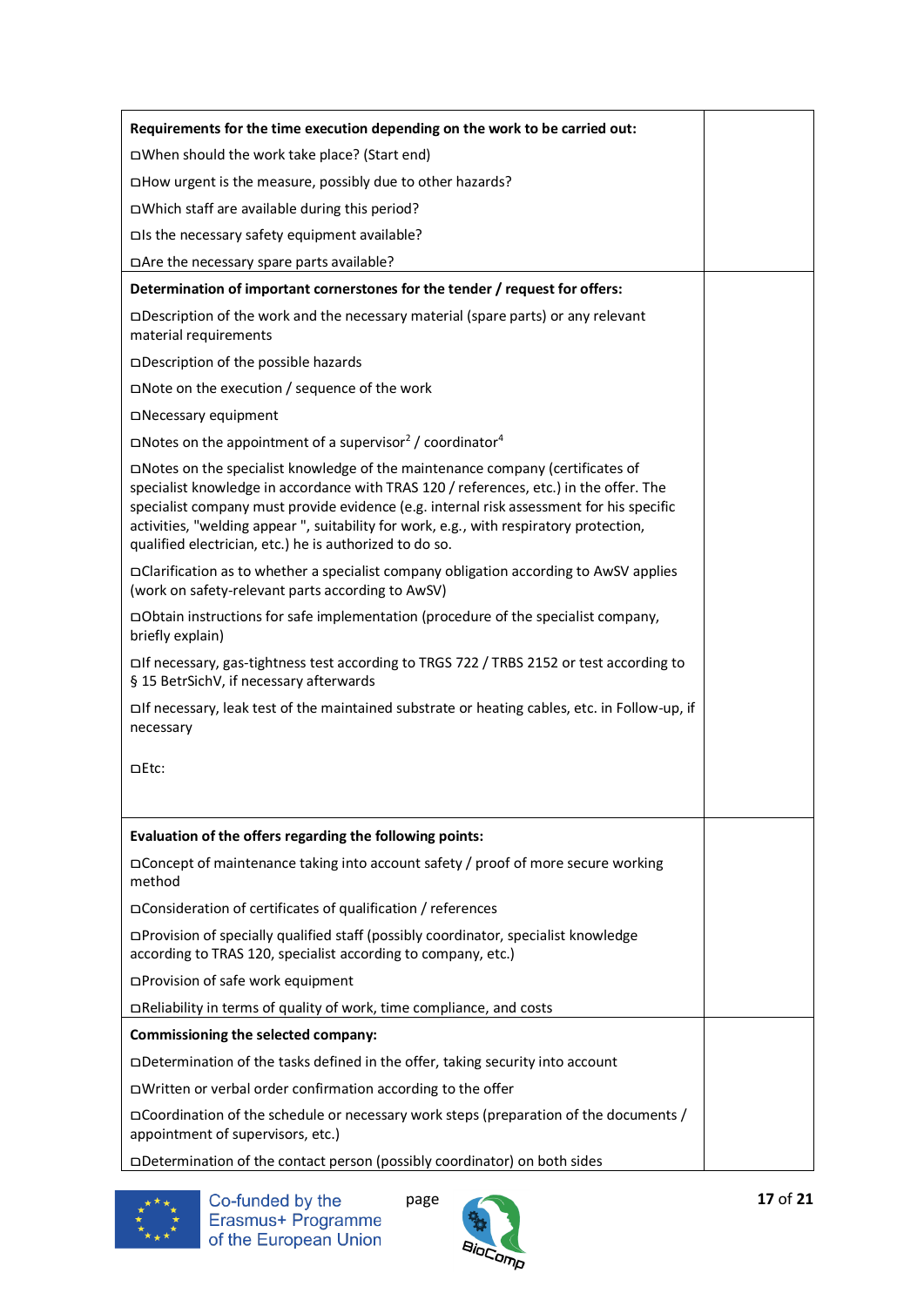| Preparation of the work:                                                                                                                                                                                            |  |
|---------------------------------------------------------------------------------------------------------------------------------------------------------------------------------------------------------------------|--|
| $\Box$ Determine the date / time of the work                                                                                                                                                                        |  |
| □Make preparations on the biogas plant by the operator                                                                                                                                                              |  |
| □Information of relevant people in the system and, if necessary, the rescue services;<br>Coordination of a rescue concept for dangerous work                                                                        |  |
| □Provision of tools, necessary machinery and equipment, spare parts, i.e, safety-relevant<br>aids (e.g., inert gas, additional fire extinguishers, etc.)                                                            |  |
| □Provision of personal protective equipment (clean, serviced )                                                                                                                                                      |  |
| $\Box$ Prepare / fill out the instruction protocol or the risk assessment                                                                                                                                           |  |
| Maintenance day:                                                                                                                                                                                                    |  |
| □Preliminary discussion with all those involved / on-site coordination of the measure                                                                                                                               |  |
| □Coordination of powers and appointment of supervisors / if necessary coordinator<br>(written!)                                                                                                                     |  |
| □ Filling out the instruction protocol or the risk assessment and permission document +<br>signature                                                                                                                |  |
| □Clarification of all safety-relevant measures (if necessary, rescue concept, fire<br>extinguisher, Escape routes, )                                                                                                |  |
| □Safe implementation in compliance with the agreed measures                                                                                                                                                         |  |
| Follow-up and documentation of maintenance:                                                                                                                                                                         |  |
| □ As far as sensible, creation of a recommissioning / test report with information on<br>materials used, setting values, test methods, test sequence, etc.                                                          |  |
| □Handover by the specialist company to the operator with information on consequences<br>/ functionality (if necessary, handover of assembly declaration, CE declaration of<br>conformity, instruction manual, etc.) |  |
| □If necessary, documentation of the maintenance measures in accordance with TRAS<br>120 (Section 2.6.4 (4.))                                                                                                        |  |
| □Determination of the further procedure for restarting the component / the biogas<br>location based on the manufacturer's documentation                                                                             |  |
| □Determination of normal operation, e.g., by leak test or test in accordance with § 15<br>BetrSichV (by person responsible for examination)                                                                         |  |
| □Adaptation of all safety-relevant documents (risk assessment, R&I)                                                                                                                                                 |  |
| □Flow diagrams, circuit diagrams, software  ) of the system, if necessary                                                                                                                                           |  |



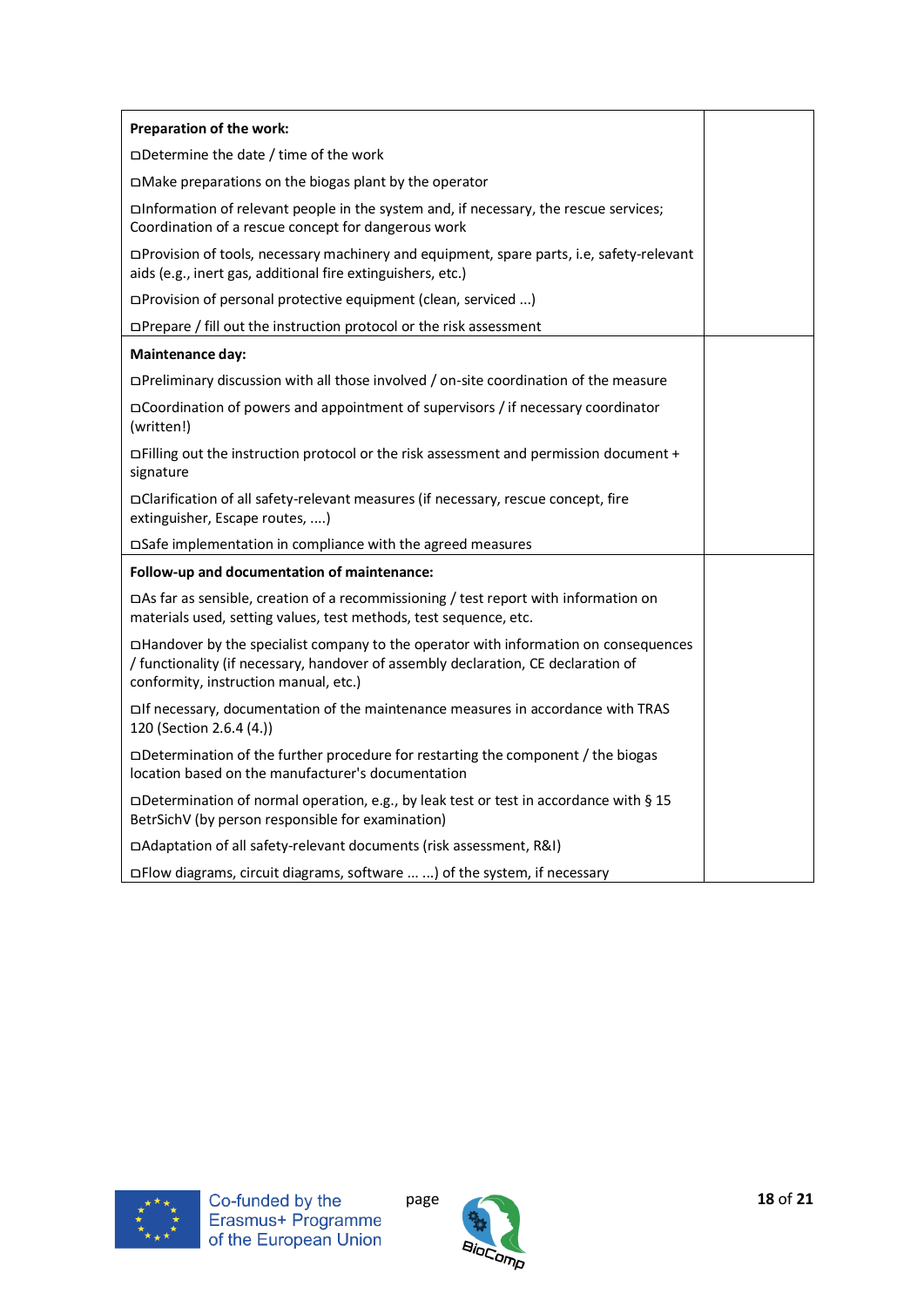#### <span id="page-18-0"></span>7. Quiz

This module contains a quiz. The quiz can be answered on-line, by using QR code below. The student receives per question an answer of either **correct** or **incorrect** and has to correct each wrong answer before proceeding to the next question.



(Scan with your Smartphone camera / QR Code reader app to access the quiz)



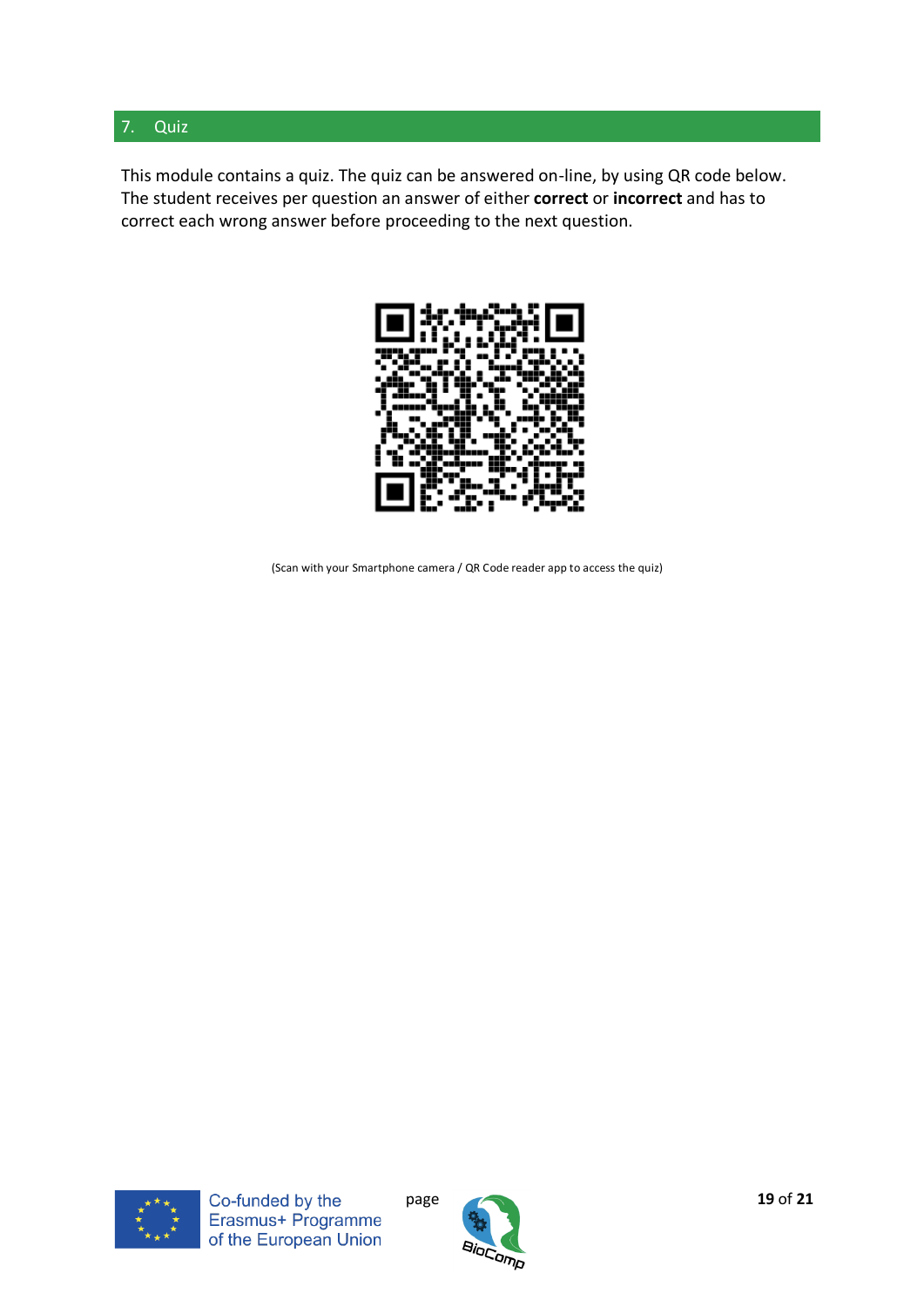**1) Maintenance of a biogas plant is a professionally demanding activity performed exclusively by specialists:**

*a. Yes b. No* Answer: b

**2) The most important part of maintenance is the fermenter (digester):**

- *a. Yes*
- *b. No*

Answer: b

#### **3) A lot of maintenance diagnostics is automated:**

- *a. Yes*
- *b. No*

Answer: a

#### **4) Maintenance intervals are the same for all biogas plants of the same kind and size:**

*a. Yes b. No* Answer: b

#### **5) Well-performed maintenance increases productivity and safety of biogas production:**

- *a. Yes b. No*
- 

Answer: a